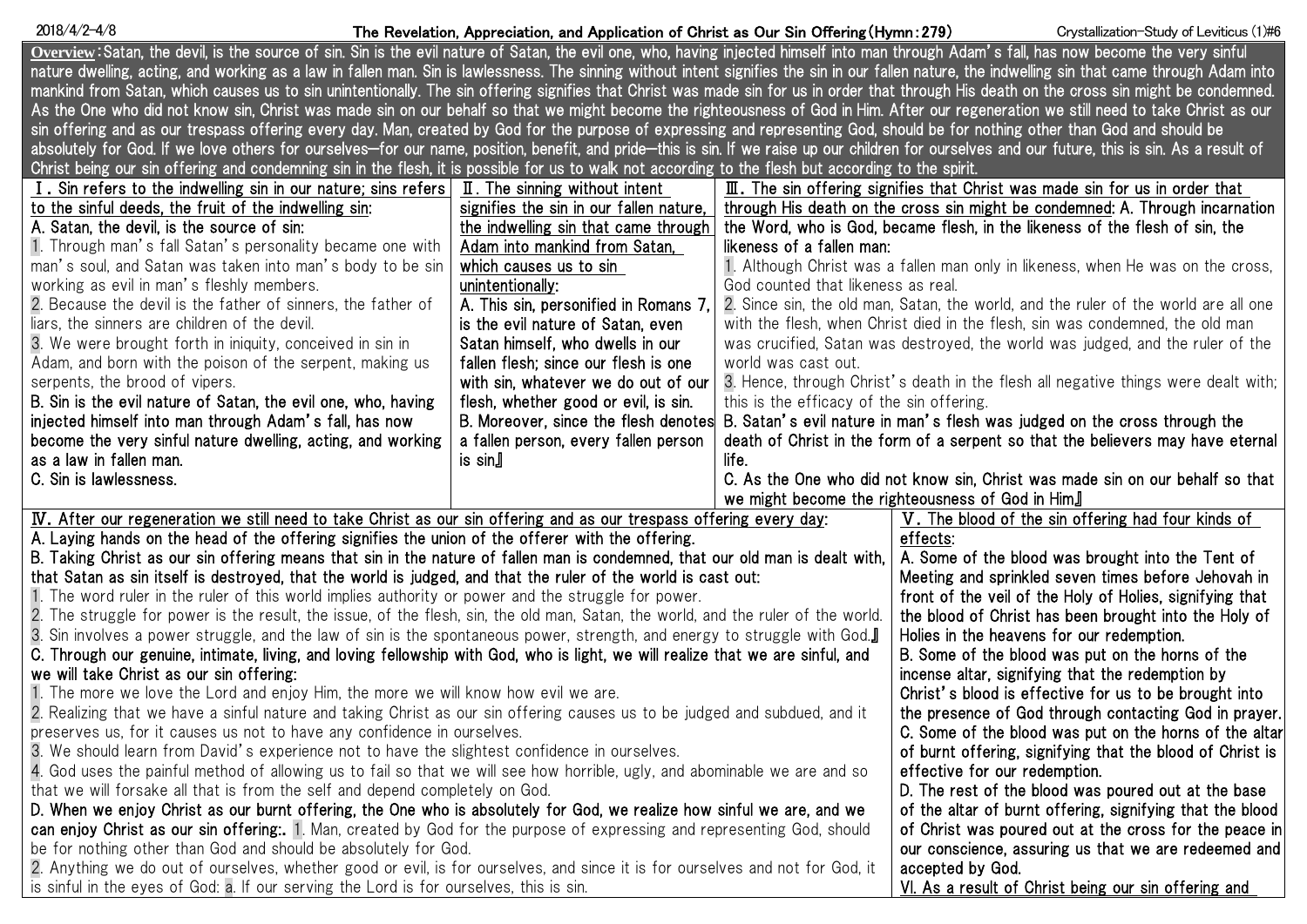| b. If we preach ourselves, this is sin.<br>  c. If we do our righteous deeds, such as giving alms, praying, and fasting, for ourselves to express and display ourselves,<br>I this is sin. | condemning sin in the flesh, it is possible for us to<br>walk not according to the flesh but according to the<br>spirit.』 |
|--------------------------------------------------------------------------------------------------------------------------------------------------------------------------------------------|---------------------------------------------------------------------------------------------------------------------------|
| $\vert$ d. If we love others for ourselves—for our name, position, benefit, and pride—this is sin.                                                                                         |                                                                                                                           |
| │ e. If we raise up our children for ourselves and our future, this is sin.』                                                                                                               |                                                                                                                           |

Day1: Rom. 5:12 Therefore just as through one man sin entered into the world, and through sin, death; and thus death passed on to all men because all have sinned.- Psa. 51:5 Behold, I was brought forth in iniquity,And in sin did my mother conceive me. 1 Cor. 15:3 For I delivered to you, first of all, that which also I received, that Christ died for our sins according to the Scriptures;

Day2:Rom.8:3 For that which the law could not do, in that it was weak through the flesh, God, sending His own Son in the likeness of the flesh of sin and concerning sin, condemned sin in the flesh,

2Cor.5:21 Him who did not know sin He made sin on our behalf that we might become the righteousness of God in Him.

John 1:14 And the Word became flesh and tabernacled among us (and we beheld His glory, glory as of the only Begotten from the Father), full of grace and reality.

3:14 And as Moses lifted up the serpent in the wilderness, so must the Son of Man be lifted up,

Day3: 1 John 1:8 If we say that we do not have sin, we are deceiving ourselves, and the truth is not in us. 9 If we confess our sins, He is faithful and righteous to forgive us our sins and cleanse us from all unrighteousness.

<u>Lev.4:3</u> If the anointed priest sins/// then let him present a bull of the herd without blemish to Jehovah for a sin offering for his sin that he committed. 4  $//$  he shall lay his hand on the head of the bull ///

Day4: 1 John 1:5 And this is the message which we have heard from Him and announce to you, that God is light and in Him is no darkness at all. 7 But if we walk in the light as He is in the light, we have fellowship with one another, and the blood of Jesus His Son cleanses us from every sin.

Phil.3:3 For we are the circumcision, the ones who serve by the Spirit of God and boast in Christ Jesus and have no confidence in the flesh,

Day5:Lev.6:25 Speak to Aaron and to his sons, saying, This is the law of the sin offering: In the place where the burnt offering is slaughtered the sin offering shall be slaughtered before Jehovah; it is most holy.

Matt.6:1 But take care not to do your righteousness before men in order to be gazed at by them; otherwise, you have no reward with your Father who is in the heavens. <u>3</u> But you, when you give alms, do not let your left hand know what your right hand is doing,

Day6:Lev.4:4And he shall bring the bull to the entrance of the Tent of Meeting before Jehovah, and he shall lay his hand on the head of the bull and slaughter the bull before Jehovah.5 And the anointed priest shall take some of the blood of the bull and bring it into the Tent of Meeting,6 And the priest shall dip his finger in the blood and sprinkle some of the blood seven times before Jehovah in front of the veil of the sanctuary.

7 And the priest shall put some of the blood on the horns of the altar of fragrant incense before Jehovah, which is in the Tent of Meeting; and all the rest of the blood of the bull he shall pour out at the base of the altar of burnt offering, which is at the entrance of the Tent of Meeting.

25 And the priest shall take some of the blood of the sin offering with his finger and put it on the horns of the altar of burnt offering; and the rest of its blood he shall pour out at the base of the altar of burnt offering.

Gal. 6:15 For neither is circumcision anything nor uncircumcision, but a new creation is what matters.16 And as many as walk by this rule, peace be upon them and mercy, even upon the Israel of God.

《Composition for prophecy》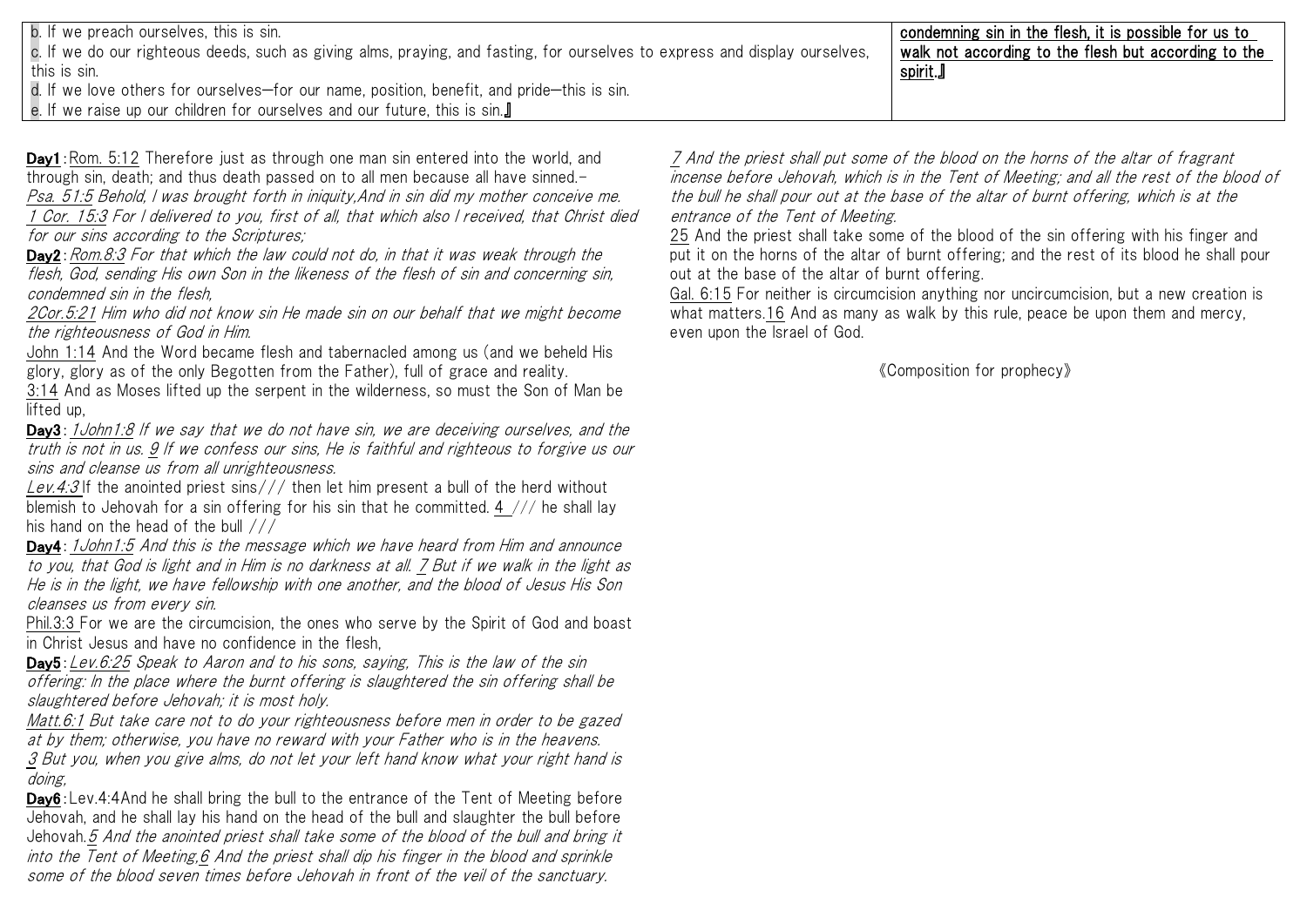Experience $\Omega$ : God uses man's failure and disappointment to bring man to Christ as sin offering

The first work of the Holy Spirit in a believer is to bring him to know the self after he is saved. This is so he will, according to God's will, forsake all that is from the self and completely depend on God. But how difficult it is! How unflattering it is to know the self! How unbearable it is to forsake the self! A believer often does not know the self or want to know the self. Because he does not know the self, he thinks the self is reliable; because he does not want to know the self, the Holy Spirit has no way to reveal to him his true character under God's light. Under such circumstances, God has no other way than to use a more painful method to cause a believer to know the self. This method is to deliberately allow him to fail. Sometimes when believers have progressed slightly in their spiritual path, they feel that they are victorious and sanctified. But while they are satisfied, God permits them to fail and sin just like others, or even worse than others, thus making them realize that they are not any better than anyone else.

If we do not have the experience of Romans chapter 7, that is, if we do not see our own failures, we cannot overcome. We have been Christians for many years already. Why does the Lord allow us to fail again and again? We have to realize that the Lord has a wonderful intention behind allowing us to fail. His intention is to show us that we cannot make it. We could not make it before we were saved, and we cannot make it now that we are saved. The Lord wants us to confess, "I cannot make it." If we can say this, we are almost there.

### For Junior/Senior High School Students

In order to experience the sin offering, you need to know through enlightenment of the word and your past failures that you are nothing but sin. Please pray, "I am nothing but sin". A fallen man is not only sinful but also sin itself and constituted with sin.

God uses your failures to let you know your self has no hope.

Rom7:19 For I do not do the good which I will; but the evil which I do not will, this I practice. 20 But if what I do not will, this I do, it is no longer I that work it out but sin that dwells in me. 21 I find then the law with me who wills to do the good, that is, the evil is present with me. 22 For I delight in the law of God according to the inner man, 23 But I see a different law in my members, warring against the law of my mind and making me a captive to the law of sin which is in my members. 24 Wretched man that I am! Who will deliver me from the body of this death?

Through his experiences of failures and disappointments in chapter 7 of Romans, Paul experienced release in chapter 8. In the same manner, God uses your failures and disappointments to let you know you are nothing but sin. For example, you plan to study for preparation of the test. But as you start studying, you find you cannot follow your plan and you see the reality apart from your ideal. In the other case, you decide not to tell a lie because you as a Christian do not wish to do. However, as soon as you decided, you tell a lie. This happens because sin that dwells in you is warring against your will to do good, subdue your will, and cause you to sin. Through these experiences, you are now become ready to have Christ as your sin offering. Hallelujah! Praise the Lord. You can pray this way, "Apart from Christ as our sin offering, I am nothing but sin and not able to do anything. But we can do all things in Christ as our sin offering".

Exercise $(2)$ : Experience the sin offering from the standpoint of living absolutely for God God….did not create us for ourselves. But we live independently of Him. When we hate others, we are independent of God, and when we love others, we are also independent of God. This means that in God's sight our hatred and our love are the same. Furthermore, neither our hatred nor our love is from our spirit. Rather, both…are from our flesh, and both are from the tree of the knowledge of good and evil, [which signifies Satan]….Doing both good and evil may be of Satan. We need to realize that anything we do out of ourselves, whether good or evil, is for ourselves, and since it is for ourselves, it is sin….We may love others for ourselves—for our name, position, benefit, and pride.

Our love as Christian parents for our children...may be in the flesh. The New Testament charges us to raise our children in the Lord. However, we may raise our children for ourselves and our future. This is sin.

#### For working young saints/graduate students

Man was created by God to express and representGod. Man should not be anything other than for God, and be absolutely for God. It is a sin, if you serve the Lord for yourself. It is a sin, if you preach for yourself. It is a sin, if you love others for yourself, for your own fame, status, profit, and pride. It is a sin, if you raise your children for yourself and for your future.

The more you enjoy Christ as the burnt offering, the more you will notice how sinful you are and that you are nothing but sin. And you can make him your sin offering for your sins much deeper than before. Also, you will realize that the sources of all trespasses are the sins in your flesh, and that the causes of all the trespasses are due to not absolutely living for God.

You should not regard that your profession is for your enjoyment and glory. Also, you should not work for yourself or for your family. Under the light of living absolutely for God, you need Christ as the sin offering. Every day you need to make Christ as your sin offering for your sins and also the trespass offering for your trespasses. And experience Christ as your burnt offering even more deeply.

Brother's testimony of graduate school entrance exam: I was studying for the graduate school entrance exam during the summer vacation of my senior year at the university. At that time, the job hunting activities of my classmates had ended before the summer vacation, and they had gotten their official job offers. I did not hunt for a job due to the graduate school entrance exam. The exam date was in October, and if I failed, it would be almost impossible to find a job and then I would be jobless for a year. Because of this situation and the lack of academic ability for not having been studying earnestly for 4 years, I became extremely impatient, "Oh Lord, please help me with passing of my graduate school exam." I prayed, "If I pass, I will do anything afterwards, please just let me pass it". After praying, the Lord asked me, "Do you love the graduate school or do you love Me?" I answered immediately, 'Lord, please don't put it in such a tough way; I will do anything if you let me pass it.' But the Lord continued asking the same question, "Do you love the graduate school or do you love Me?" After many times of such interactions, I understood that I cannot change the Lord, I then prayed to the Lord, "I love You, Even if I failed the graduate school, I would still love You, I would forget all that I might look bad if I did not pass, I would just have my eyes on You and love You." But strangely, after praying like this, the peace of Christ came to me. And I was able to gain confidence that the Lord was leading the graduate school entrance exam and I had felt that I could pass under the guidance of the Lord. After that, I could concentrate well on the preparation of my studies and eventually I was able to pass the exam.